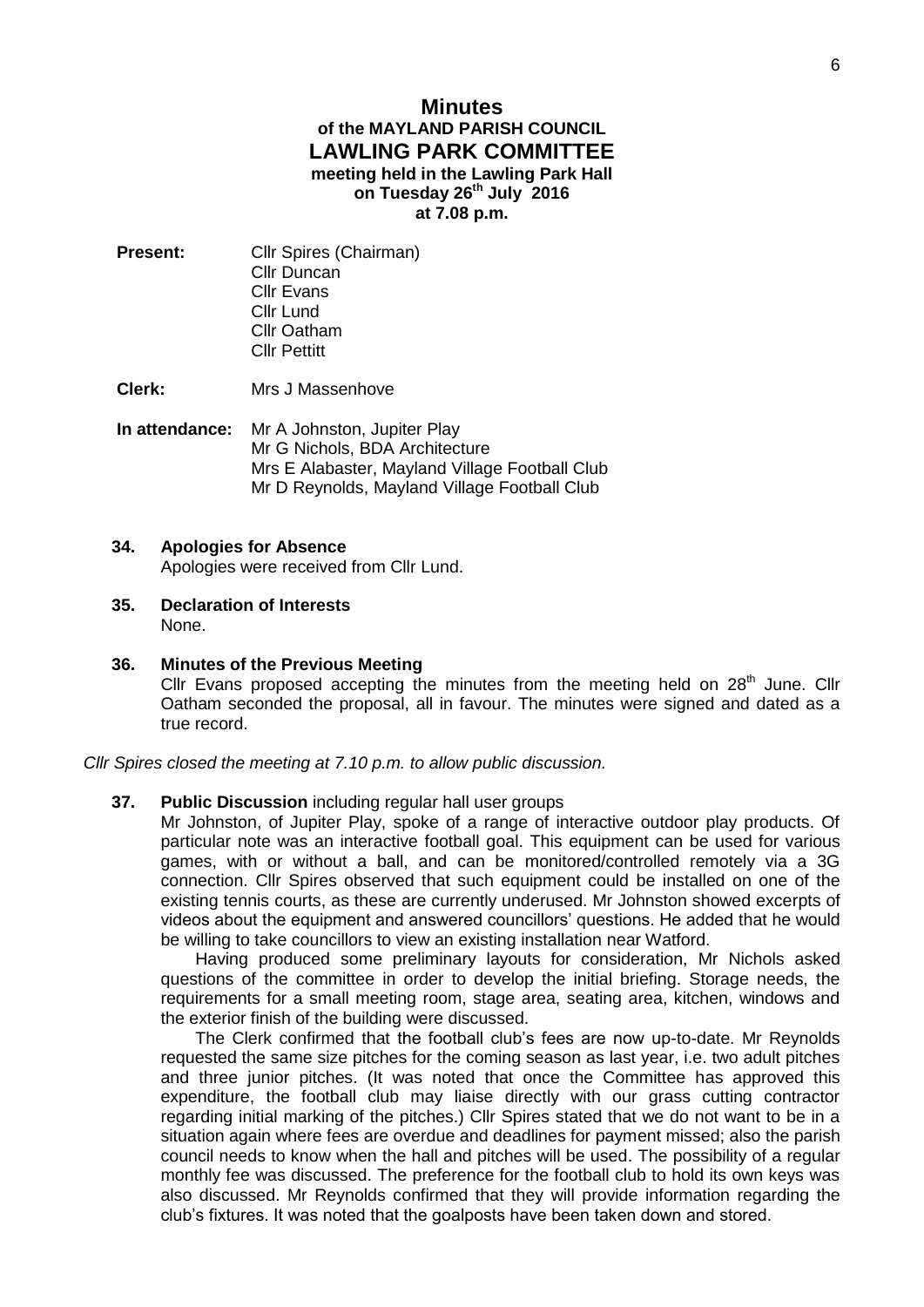Mr Reynolds observed that now the club's goalposts have been removed until the new season, there are none for children to use. The Clerk added that this fact has also been reported by a young resident.

*Cllr Spires closed the public discussion session and reopened the meeting at 8.40 p.m.* 

*Due to the extended public discussion session, Cllr Spires offered councillors the opportunity to prioritise the remaining agenda items. Items 40, CCTV, and 47, Vandalism and Anti-Social Behaviour, were moved forward, but are minuted in their original agenda position for ease of reference.*

# **38. Football**

Cllr Spires proposed agreeing expenditure of £363.92 for initial pitch marking to meet the football club's requirements. Cllr Duncan seconded the proposal. All in favour. Clerk to inform our grass cutting contractor.

The requirement for formalising an agreement with the football club was discussed. Clerk to ask Cllr Massenhove to look into this.

#### **39. Hire Fees**

Cllr Spires proposed reducing hire of Lawling Park Hall to non-residents from £12 per hour to £10 per hour. Cllr Duncan seconded the proposal. All in favour, motion carried. It was agreed to defer review of other fees until after the works to the hall have been carried out.

# **40. CCTV**

Cllr Oatham reported that a maintenance visit has been carried out.

A new recorder may be required at some point, due in part to the current recorder's functionality but also to accommodate increased requirements once the hall extension has been built. The cost of this is likely to be between £500 - £1100.

#### **41. S106 Expenditure**

Rather than move the existing fire door, Cllr Spires suggested the installation of an additional internal partition door between the referee's room and the corridor toilets. Clerk to obtain a quotation for this.

Consideration of the architect's drawing and questions was addressed during the public discussion session; no decisions are required at present.

### **42. Clerk's Report**

Each LPC member has received an update on matters from the last meeting.

#### **43. Bakersfield Walk**

Cllr Duncan reported that some cyclists using Bakersfield Walk are inconsiderate to pedestrians using the route. This was discussed and it was noted that there will be a policy for cyclists once cycle paths have been introduced as part of the Neighbourhood Plan.

#### **44. Play Areas**

The Clerk reported that whilst some smaller items have been purchased for maintenance of the play areas, quotations for the larger repairs have yet to be received.

#### **45. Lawling Park Hall**

Creaking sounds from the loft have been observed, possibly due to expansion during the warm weather. Rat bait boxes have been purchased for use in the loft.

It was noted that, once again, there is damage to the guttering on the north-west corner of the building. It is hoped that the on-going issue will be resolved when the extension is built.